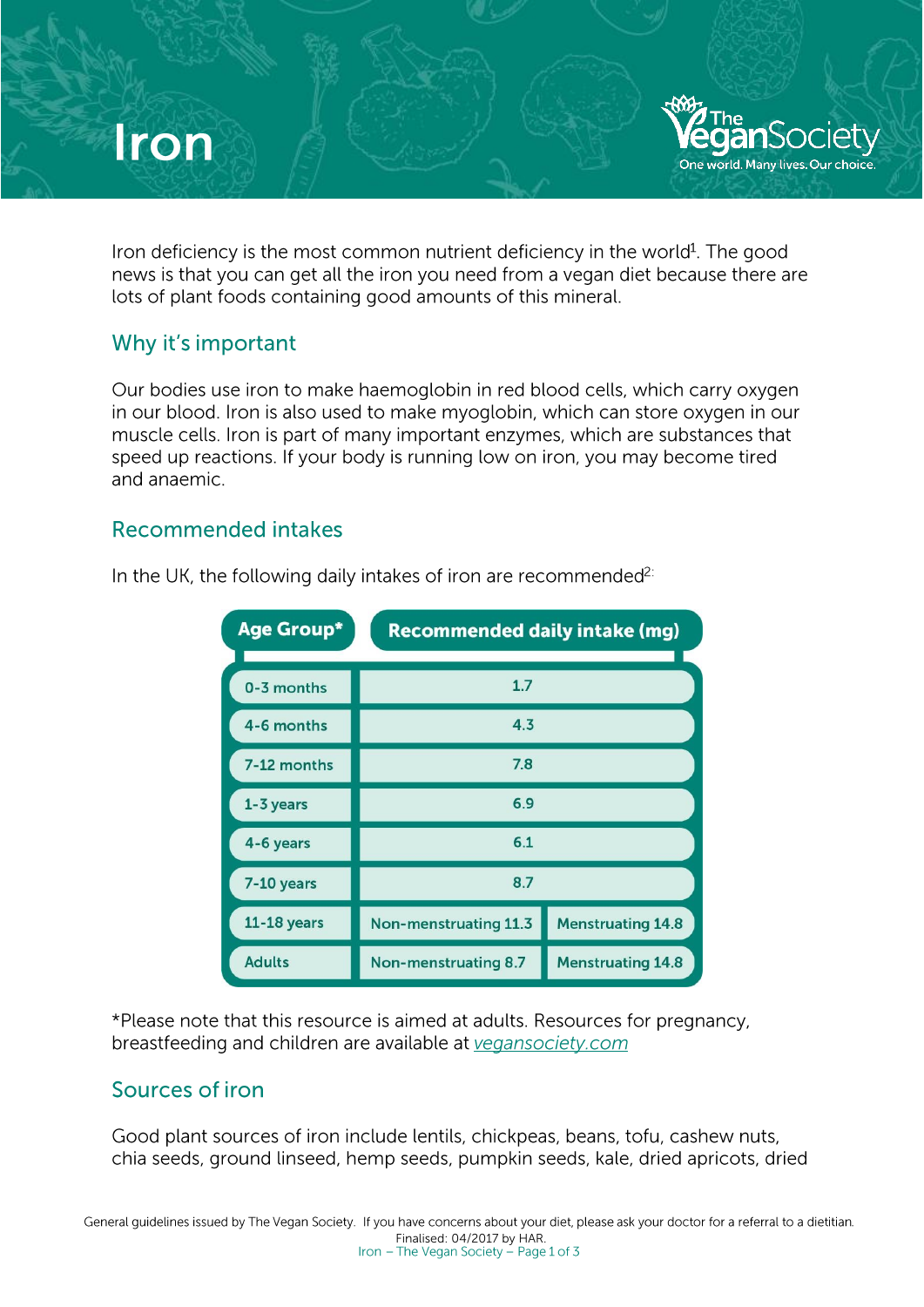figs, raisins. quinoa and fortified breakfast cereal. The table on the next page shows you the iron contents of some of these foods.

| <b>Amount of iron-rich food</b><br><b>Contract Contract Contract</b> | Amount of iron <sup>3,4</sup> (mg) |
|----------------------------------------------------------------------|------------------------------------|
| 30g pumpkin seeds                                                    | 3.0                                |
| 100g uncooked firm calcium-set tofu                                  | 2.7                                |
| 30g hulled hemp seeds                                                | 2.4                                |
| 30g chia seeds                                                       | 2.3                                |
| 150g cooked quinoa                                                   | 2.2                                |
| 80g cooked red lentils                                               | 1.9                                |
| 30g cashew nuts                                                      | 1.9                                |
| 30g ground linseed                                                   | 1.7                                |
| 80g reheated canned kidney beans                                     | 1.6                                |
| 80g cooked kale                                                      | 1.6                                |
| 30g dried figs                                                       | 1.3                                |
| <b>30g dried apricots</b>                                            | 1.2                                |
| 80g reheated canned chickpeas                                        | 1.2                                |
| <b>30g dried raisins</b>                                             | 1.1                                |

#### Iron absorption

There are lots of factors that affect the amount of iron that your body absorbs from your diet. The most important factor is your body's need for iron: more is absorbed when you are short of iron and less is absorbed when your stores are full<sup>5</sup>. Tea, coffee and some substances in plant foods may make it difficult for your body to absorb iron. On the other hand, vitamin C increases iron absorption, and vegans tend to consume a lot of foods rich in this nutrient. Good sources of vitamin C include pepper, broccoli, cabbage, Brussels sprouts, kiwi fruits, oranges, strawberries, pineapple, grapefruit and orange juice.